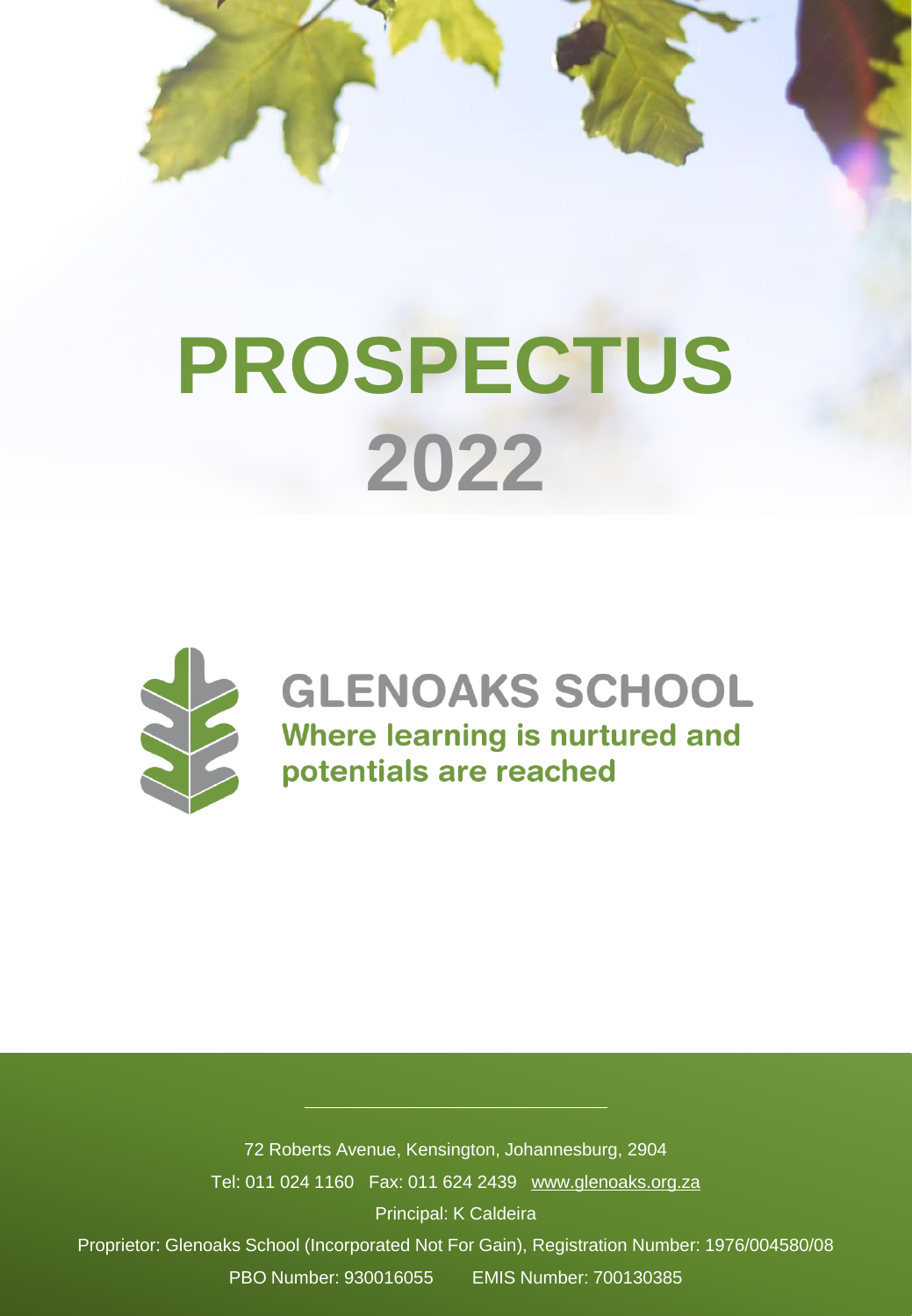

Glenoaks is a private remedial and special needs school in Johannesburg that unleashes potential! We nurture academic, functional, social and emotional growth for learners and personalize support according to the needs and strengths of each learner. We create a nurturing and inclusive environment for our learners which is supported by our dedicated, passionate and professional team. We achieve this through innovative adaptation, accommodation, differentiation and individualisation for each learner.

It is never easy when it comes to choosing the right school for your child. We are a strong establishment with over 50 years' experience in remedial and special needs support. Glenoaks offers a unique and comprehensive educational experience for any child who presents with wideranging barriers to learning.

Glenoaks School aspires to create an environment where the true potentials of learners can be reached. We ensure that learners are provided with adequate resources, appropriate curriculum skills, innovative teaching and learning strategies and individualized support.



Many who visit us comment on the friendly and nurturing atmosphere that permeates through every aspect of Glenoaks School. Our committed staff share a passion for working with children to address the variety of barriers to learning they might be facing when they first come to Glenoaks.

From our small class settings to our individual and group therapies, our ultimate goal is to help our learners grow to be their best. We want our learners to be happy at school, to thrive and to be engaged academically, functionally, vocationally, emotionally and socially.

Our learners grow in confidence, self-efficacy and self-worth from the first week that they join us. Being a part of this process is our privilege. Through the support of our multi-disciplinary team, we help our learners to identify their strengths, accept and work on their areas of challenge, and to reach their potential.

Placement decisions are based on various formal and informal assessment processes and are made by a collaborative team, with the parent, the child's teachers, therapists and heads of department. Similar processes follow when it comes to mainstreaming learners, transitioning to high school or deciding on future prospects beyond primary schooling. We hold termly parent feedback meetings, and our doors are always open for regular communication with parents.

We remain at the forefront of teaching excellence by supporting the professional development of staff.

We develop sensitivity to and understanding of different cultures and religions through interaction in an environment characterized by mutual respect, interest and regard for others and the broader community.



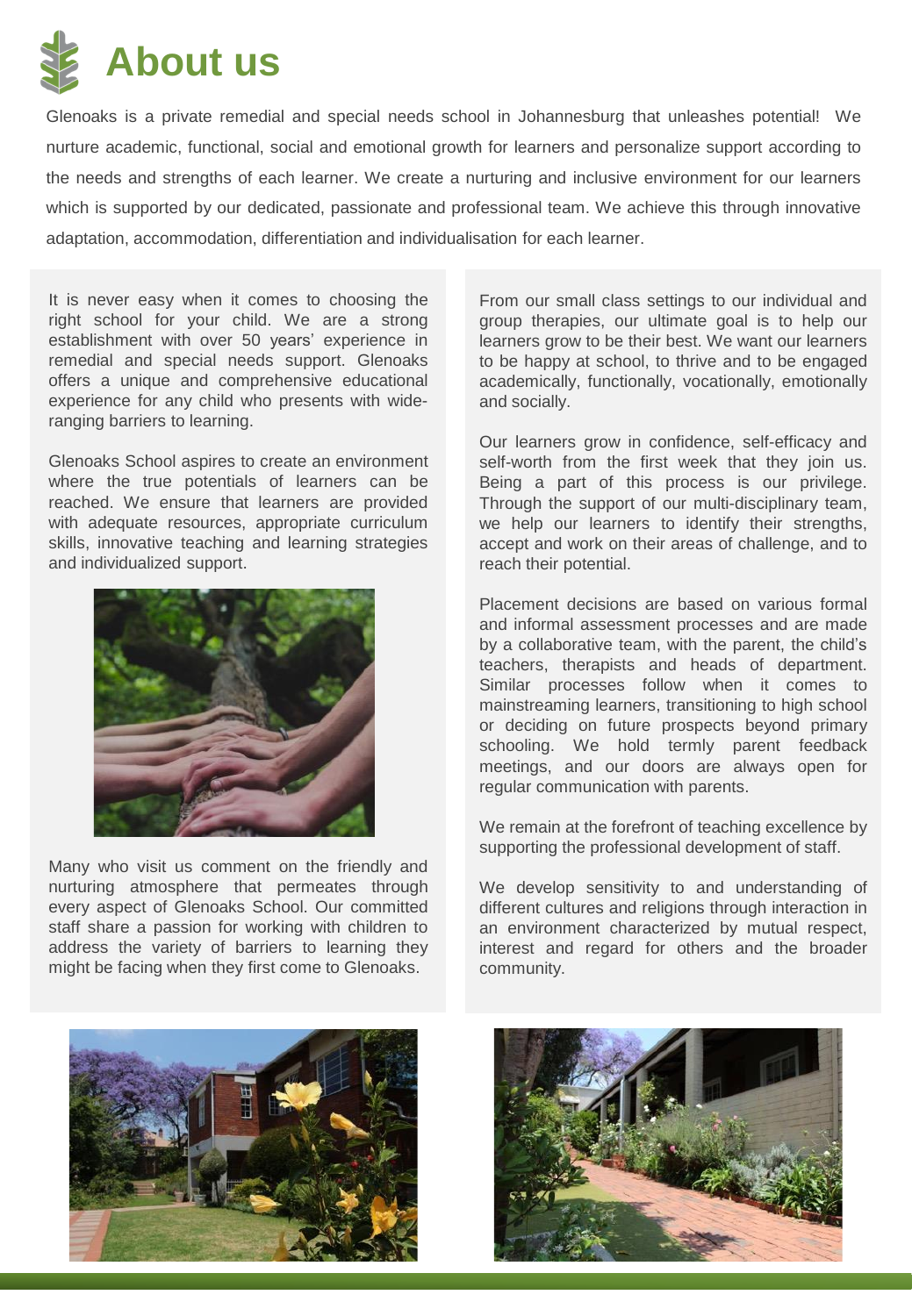

In 1969 Dr Lorna Swartz started a small school in her garage in Melrose, for her daughter Tammy, who was then regarded as 'learning disabled'. As word spread, other parents brought their children to Dr Schwartz, and Glenoaks School was born. In 1975/6 the school moved to a building in Orange Grove.

Dr Swartz's vision was to create a school for learners who showed little academic potential and had major barriers to academic learning and physical barriers. The school worked with children who had Cerebral Palsy, were visually impaired and had emotional and behavioral difficulties.

Dr Lorna left the school at the end of 1979. In 1981 Glenoaks expanded and was moved to our current premises in Kensington. Her vision has lived on through the leadership of Ms. Peacock, Ms. Patt, Mr. Barnes and currently Mrs. Caldeira.

Mr. Barnes, who was our head of school for 35 years, realized his dream in 2015 when he opened the Oak House Vocational Academy. The Academy was developed to provide a secondary school for learners for whom an academic or formal matric was not possible.

Mr. Barnes handed the school's legacy over to Mrs. Caldeira who has been a member of the Glenoaks family since 2002. She began as a facilitator and progressed to become a teacher and head of department, before taking the position of principal.



*Glenoaks Staff Photograph 1993* 



We currently have 7 houses and approximately 140 learners (2020) and a staff of over 70. Glenoaks was officially registered with the Department of Education in 1976. Since then, Glenoaks has continued to grow and provide a safe and supportive environment for learners with remedial and special learning needs.

**Remedial vs Special Needs** 

**Remedial** programs are for learners with average or higher intellectual abilities who are not performing well in school. The focus is on narrowing or closing academic gaps to the extent that a learner can be re-introduced to mainstream schooling.



**Special education** programs are for learners who lack the intellectual ability, social and emotional maturity, physical ability or the analytical skills needed to perform in a remedial or mainstream environment. The focus is to assist learners to be functional, independent and employable adults.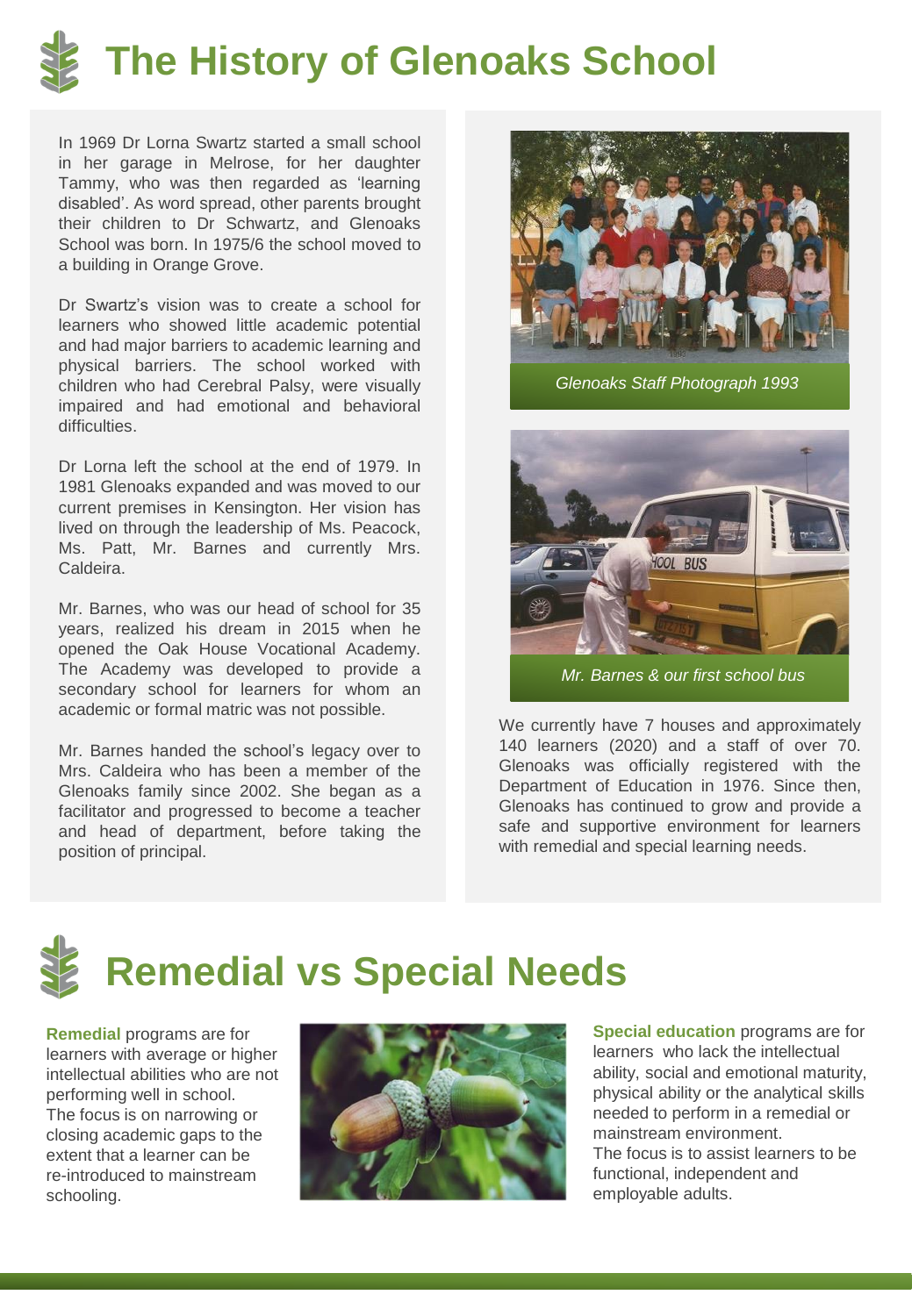



A **remedial** program is for learners who have average or higher intellectual abilities but who are not performing well in school. At Glenoaks, learners in the remedial stream sometimes have intellectual test scores below average, but we find that they have the capability to cope in an academic program. Our admissions process looks at overall ability and not simply a test score. Typically, remedial students are not struggling because of their intellectual abilities but instead with one subject area like reading, writing or mathematics. Learners may experience various barriers to learning, or learning challenges, including dyslexia, dyspraxia, visual difficulties, ADHD, mild autism, dyscalculia, language delays etc.



Remedial programs usually focus on narrowing or closing academic gaps, to the extent that the learner can be re-introduced to a mainstream schooling system. Our remedial stream follows the Grade  $1 - 7$  CAPS curriculum with accommodations, differentiation and adaptations depending on learners' needs. The majority of the learners in our remedial stream enter mainstream schools and successfully achieve good grade 12 results. Many have continued to further their studies at universities, colleges and other tertiary institutions. We are particularly proud of our past pupils who have become high school prefects and head prefects.



#### **Glenoaks Assisted Learning Stream (GOAL)**

The GOAL Stream caters for learners from the ages of 6 to 14 who have special educational needs which inhibit them from learning in the 'traditional classroom'. Often our learners' chronological and developmental ages differ significantly, and it's important that they learn according to their abilities and at their own pace. GOAL Stream learners have differing areas of strength, often exhibited in practical tasks. They benefit from repetition, positive reinforcement and reduced time pressure; aiming at functional skills of daily living within their levels of ability.

We work on individualised numeracy and literacy programs with each learner. Other subjects include life skills, activities of daily living, cooking, supported reading, home management, basic administration skills, computers, library, sport, social and emotional skills, Occupational Therapy group, Speech, Language and Communication group and art. Older learners have opportunities for project-based learning in preparation for in-house work experience.

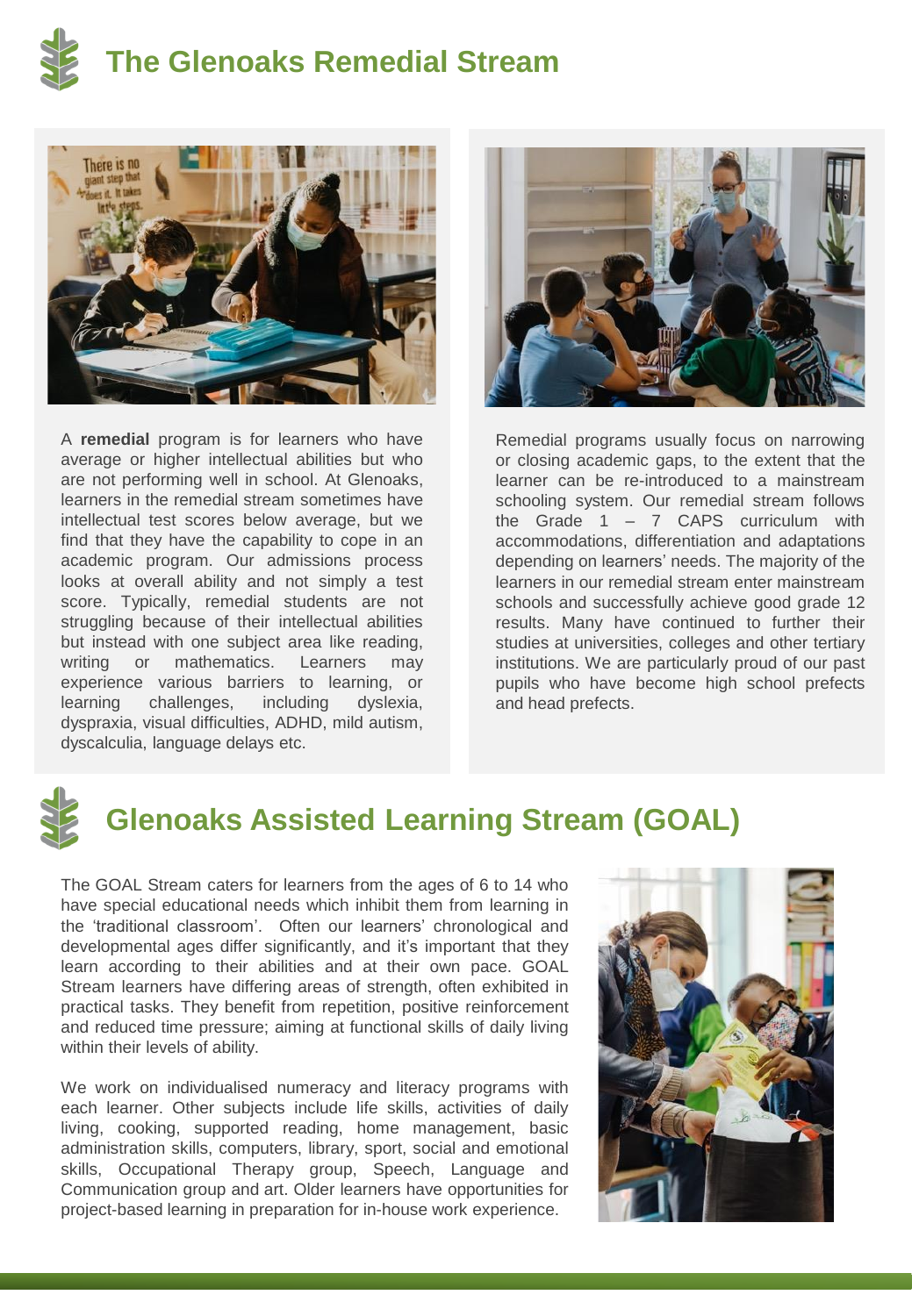

Oak House Vocational Academy was conceived from the need to provide an appropriate setting for specific learners with special needs from our school, and from the broader community, whose abilities and needs are not met in an academic setting. After intense research and planning both locally and abroad, a blueprint was formulated for our vocational academy – highly particular, uniquely crafted and finely tuned to Glenoaks' vision.

The Academy provides learners with a sense of purpose and self-worth, continued applicable academic input, emotional and academic support and an incremental exposure to the expectations and realities of the world of work. This culminates in a learner being more employable with practical work skills and experience in specific industries. If further training or employment opportunities exist for a graduate, those are facilitated and supported by Oak House Vocational Academy.



Our Academy program is designed to expose students to a variety of vocational settings aligned to each individual's strengths, abilities and areas of interest. Students learn the skills required for entry level jobs, and also focus on critical social skills, appropriate behaviours and attitudes required in the workplace. Prior to this, our students are taught a creatively crafted curriculum which includes academics, life skills, business skills, entrepreneurship, IT and admin skills, world knowledge, home management, hospitality, gardening, woodcraft and enterprise.

Learners in the work experience program are gaining exposure to a variety of industries and businesses including retail, IT, hairdressing, production line, garden nurseries, schools, sport, robotics and many more. In 2019 the first group of students graduated from Oak House Vocational Academy and successfully commenced with further training, part time or permanent employment.

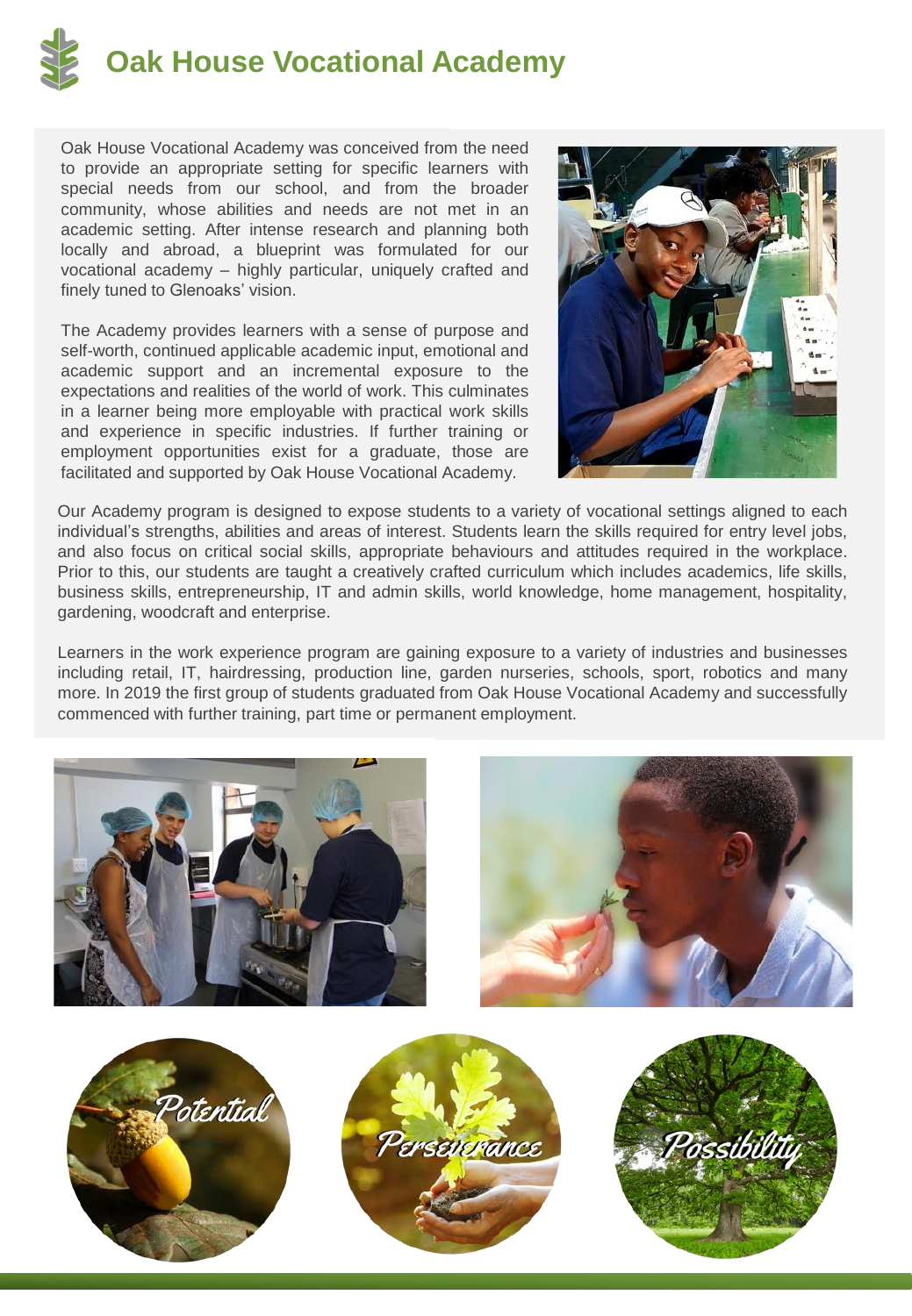



- We focus on a student's strengths and potential through adaptation, accommodation, differentiation and Individualisation.
- We create a nurturing and inclusive environment for our learners which is supported by our dedicated, passionate and professional team.
- We are progressive and innovative, being at the forefront of teaching excellence.
- We actively engage with our stakeholders to empower and support them.

# **Glenoaks Mission**

❑ To be a leading remedial and LSEN school that unleashes potential.

## **Glenoaks School Ethos**

Glenoaks School aims to cultivate a school ethos that reflects the values and principles of the Constitution. South Africa has committed itself to providing an inclusive educational environment through the adoption of the Inclusive Education Policy (2001) which emphasizes **human dignity, respect, accommodation and inclusion.**

Our values include **Trust, Respect, Accountability, Optimism** and **Intentionality**. We aim to establish environments, and interactions with those environments, that intentionally promote positive perceptions and provide individuals with the optimum conditions to realize their full potential.